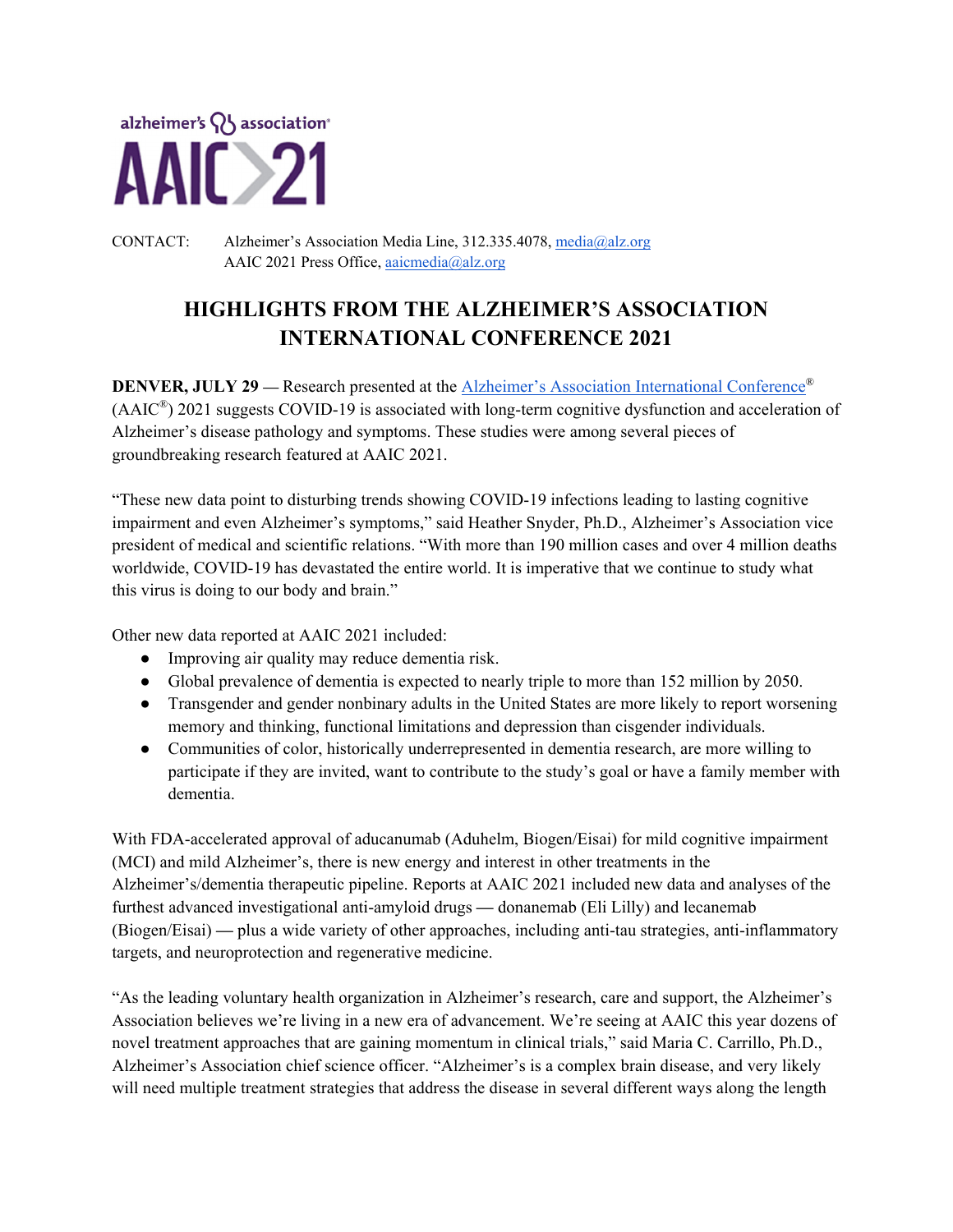of its course. These treatments, once discovered and approved, may then be combined into powerful combination therapies."

AAIC is the premier annual forum for presentation and discussion of the latest Alzheimer's and dementia research. This year's hybrid conference event took place both virtually and in-person in Denver and attracted over 11,000 attendees and more than 3,000 scientific presentations.

#### *COVID-19 Associated with Long-Term Cognitive Dysfunction, Acceleration of Alzheimer's Symptoms*

Much has been learned about SARS-CoV-2, the virus that causes the novel coronavirus, since the beginning of the COVID-19 pandemic. However, questions remain about the long-term impact of the virus on our bodies and brains. New data presented at AAIC 2021 from Greece and Argentina suggest older adults frequently suffer long-term cognitive impairment, including persistent lack of smell, after recovery from SARS-CoV-2 infection.

These new data are the first reports from an international consortium **—** including the Alzheimer's Association and teams from nearly 40 countries **—** who are researching COVID-19's long-term effects on the central nervous system.

# *Improving Air Quality Reduces Dementia Risk, Multiple Studies Suggest*

Improving air quality may improve cognitive function and reduce dementia risk, according to several studies reported at AAIC 2021. Among the key findings are:

- Reduction of fine particulate matter (PM2.5) and traffic-related pollutants (NO2) over 10 years was associated with 14% and 26% reductions, respectively, in dementia risk and slower cognitive decline in older U.S. women, according to results from the Women's Health Initiative Memory Study-Epidemiology of Cognitive Health Outcomes (WHIMS-ECHO).
- In a French study, reduction of PM2.5 concentration over 10 years was associated with a 15% reduced risk of all-cause dementia and 17% reduced risk of Alzheimer's.
- Long-term exposure to air pollutants was associated with higher beta amyloid levels in a large U.S. cohort, showing a possible biological connection between air quality and physical brain changes that define Alzheimer's disease, according to a team at University of Washington.

# *Global Dementia Cases Forecasted to Triple by 2050*

Positive trends in global education access are expected to decrease dementia prevalence worldwide by 6.2 million cases by the year 2050. Meanwhile, anticipated counter-trends in increased smoking, high body mass index and high blood sugar are predicted to increase prevalence by nearly the same number: 6.8 million cases. A team from the University of Washington modeled these projections on health data collected and analyzed by a worldwide consortium of researchers between 1990 and 2019 as part of the Global Burden of Disease study. Also reported at AAIC 2021:

- Each year, an estimated 350,000 individuals develop early onset dementia (prior to age 65) globally, according to researchers in the Netherlands. To address the need for services for this population, the Alzheimer's Association helped launch the Longitudinal Early-Onset Alzheimer's Disease Study (LEADS) to look at early onset disease progression.
- From 1999 to 2019, the U.S. mortality rate from Alzheimer's in the overall population significantly increased from 16 to 30 deaths per 100,000, an 88% increase, according to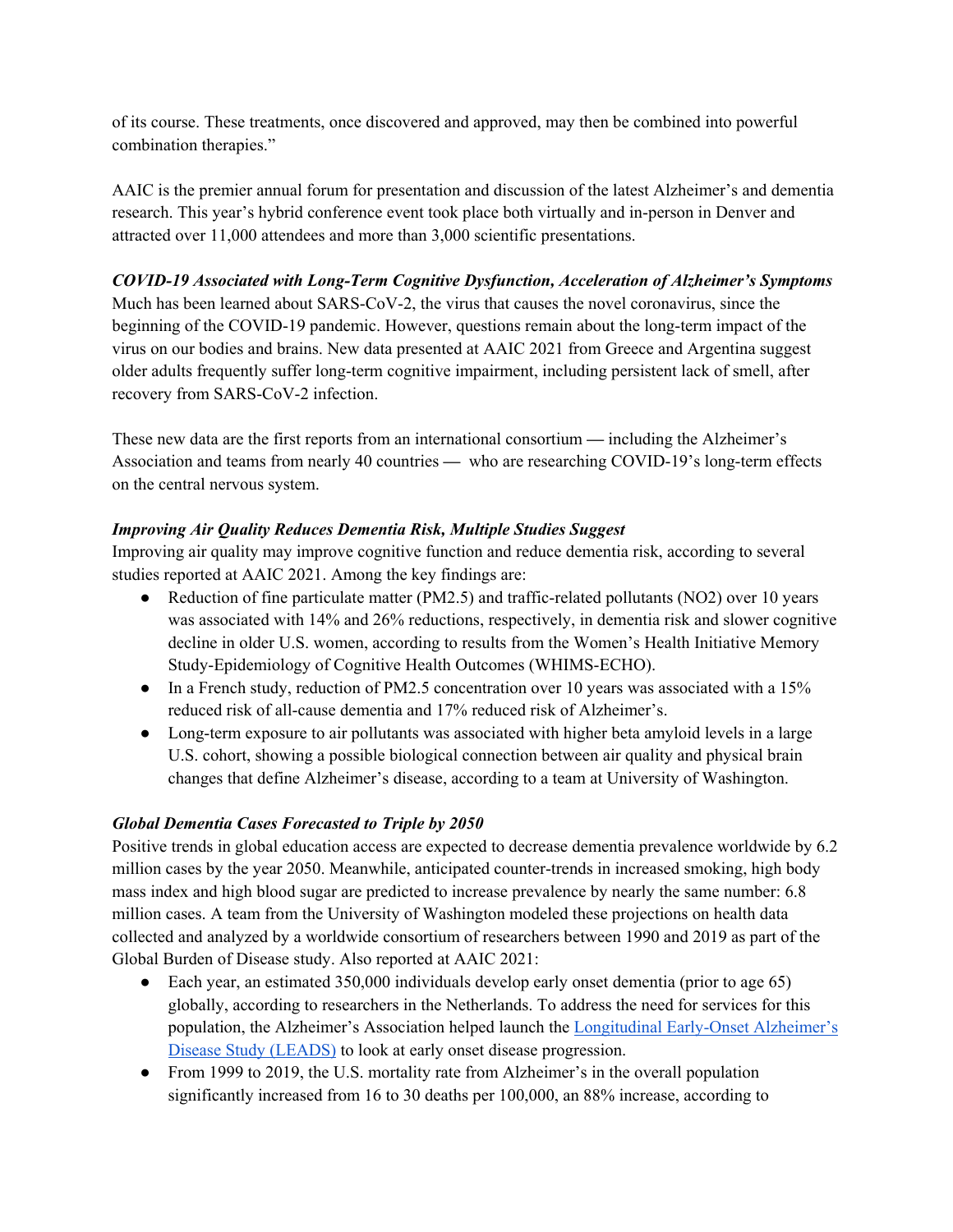researchers at Emory University. Among all areas of the U.S., mortality rates for Alzheimer's were highest in rural areas in the East South-Central region of the U.S., where the death rate from Alzheimer's is 274 per 100,000 in those over 65. Lowest Alzheimer's mortality was found in the Mid-Atlantic region.

# *Transgender Adults More Likely to Experience Subjective Cognitive Decline, Depression*

Transgender and gender nonbinary adults in the United States are more likely to report worsening memory and thinking, functional limitations and depression compared to cisgender (non-transgender) adults, according to two studies reported at AAIC 2021. Key findings include:

- Transgender adults individuals who identify with a gender different than the one assigned to them at birth — were nearly twice as likely to report worsening confusion or memory loss (subjective cognitive decline, or SCD) and more than twice as likely to report SCD-related functional limitations, such as reduced ability to work, volunteer or be social, according to researchers at Emory University.
- Prevalence of depression was significantly higher for transgender and gender nonbinary adults (individuals who identify outside the male/female binary) (37%) compared to cisgender adults (19.2%), according to a team at University of Wisconsin.
- Little is known about dementia and cognitive impairment among transgender individuals. However, transgender adults experience a greater number of health disparities considered risk factors for dementia, including cardiovascular disease, depression, diabetes, tobacco/alcohol use and obesity. Social inequities may also play a role in increasing risk of cognitive impairment.

# *Addressing Diversity in Alzheimer's Clinical Trials*

At AAIC 2021, the National Institute on Aging (NIA), part of the U.S. National Institutes of Health, launched a new online tool, Outreach Pro, to help researchers and clinicians increase awareness and participation in clinical trials on Alzheimer's disease and other dementias, especially among traditionally underrepresented communities. Other key findings reported first at AAIC 2021 include:

- Historically under-represented individuals are most willing to volunteer for a clinical trial if they are invited to participate (85%), want to contribute to the goal of research (83%) or have a family member with the disease (74%), according to a team at University of Wisconsin.
- They also found that African American, Hispanic/Latino and American Indian respondents are significantly more likely to volunteer if asked by a person of the same race, and are more concerned than Whites about disruption of work and family responsibilities and availability of transportation and childcare.
- Commonly used Alzheimer's clinical trial exclusion criteria have the potential to disproportionately affect African Americans and Hispanics/Latinos, which may play a role in their reduced enrollment in research, according to NIA researchers.

# **About the Alzheimer's Association International Conference (AAIC)**

The Alzheimer's Association International Conference (AAIC) is the world's largest gathering of researchers from around the world focused on Alzheimer's and other dementias. As a part of the Alzheimer's Association's research program, AAIC serves as a catalyst for generating new knowledge about dementia and fostering a vital, collegial research community.

AAIC 2021 home page: www.alz.org/aaic/